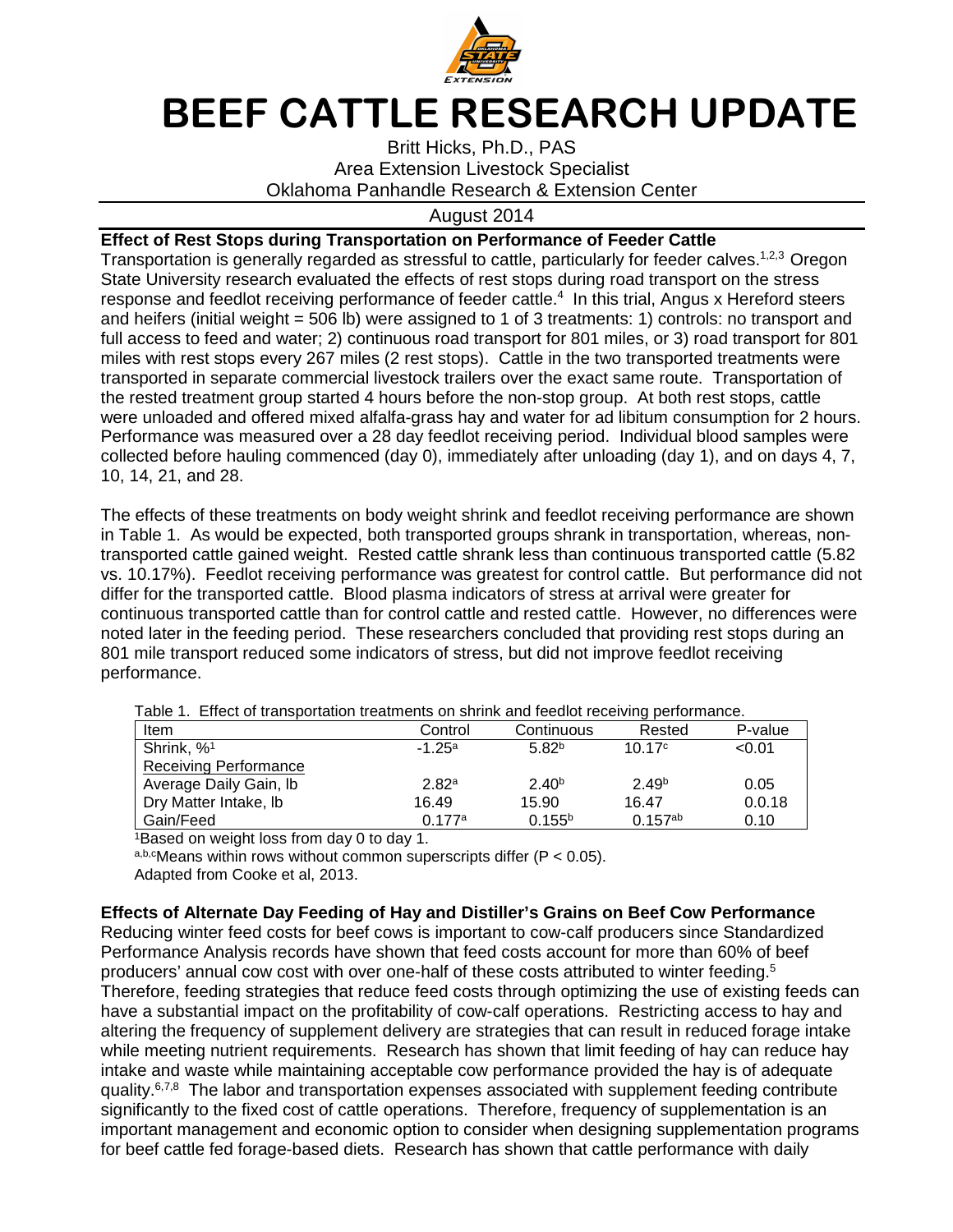supplementation of distiller's grain plus solubles (DDGS) is not improved when compared to less frequent supplementation.<sup>9,10</sup> North Dakota State University research determined the effect of eliminating forage from diets on alternate days while supplementing DDGS on performance in beef cows.<sup>11</sup>

In this study, 46 non-lactating beef cows were fed low-quality grass hay (5.9% crude protein, dry basis) during mid- to late-gestation over an 84-day feeding period. These cows were an average of 155 days bred at the start of trial. Four dietary treatments were evaluated: 1) control, where hay was fed each day of the week, 2) both hay and DDGS fed daily during the week, 3) hay fed daily but DDGS fed 3 days per week, and 4) hay fed 4 days of the week alternating with DDGS fed on the remaining 3 days. Hay was offered ad libitum on the days it was fed. The DDGS were fed at 0.40% of body weight (BW) when offered daily and 0.93% of BW when offered 3 days per week (Monday, Wednesday, and Friday). At the end of the feeding period, all cows were fed a common diet and housed in a single pen until calving.

The effects of these treatments on feed intake and cow performance or shown in Table 1. Cows fed hay four days per week and DDGS on alternating days consumed less hay ( $P \le 0.02$ ) compared with the other treatments. The total feed intake of cows in this treatment was similar to that of the control cows. Total feed intake was greatest for cows fed both hay and DDGS daily. As was expected, total weight gain and gain efficiency was poorest for the control cows. Even though alternate day feeding of hay and DDGS decreased forage and total feed intake, gain and gain efficiency were similar to that of the treatments fed DDGS daily. No differences were observed in calf birth weights among treatments. These researchers concluded that in times when forage availability is limited or when forage energy cost is greater than supplement energy cost, feeding hay and DDGS on alternate days may warrant consideration as a means to reduce forage intake in wintering beef cows.

| rapid in intento and pontonnanco or gootamig boor conor |                   |                     |                     |                     |         |  |  |  |
|---------------------------------------------------------|-------------------|---------------------|---------------------|---------------------|---------|--|--|--|
|                                                         |                   |                     |                     |                     |         |  |  |  |
| Item                                                    | Control           | DDGA7               | DDGS3               | <b>DDGSA</b>        | P-value |  |  |  |
| Daily DM intake, lb/day                                 |                   |                     |                     |                     |         |  |  |  |
| Hay                                                     | 22.7 <sup>c</sup> | $21.2^{bc}$         | 20.1 <sup>b</sup>   | 16.3 <sup>a</sup>   | < 0.001 |  |  |  |
| <b>DDGS</b>                                             | 0.0 <sup>a</sup>  | 6.6 <sup>b</sup>    | 6.4 <sup>b</sup>    | 6.2 <sup>b</sup>    | < 0.001 |  |  |  |
| Total                                                   | 22.7a             | 27.8 <sup>b</sup>   | 26.5 <sup>b</sup>   | $22.5^{\circ}$      | < 0.001 |  |  |  |
| Performance                                             |                   |                     |                     |                     |         |  |  |  |
| Initial BW, lb                                          | 1449              | 1423                | 1442                | 1437                | 0.97    |  |  |  |
| Total BW gain, lb                                       | 63.7a             | 135.8 <sup>b</sup>  | 138.9 <sup>b</sup>  | 111.8 <sup>b</sup>  | < 0.001 |  |  |  |
| Gain:Feed                                               | 0.0337a           | 0.0576 <sup>b</sup> | 0.0622 <sup>b</sup> | 0.0598 <sup>b</sup> | < 0.001 |  |  |  |
| Calf birth weight., lb                                  | 90.6              | 97.5                | 91.7                | 93.7                | 0.44    |  |  |  |

Table 1. Intake and performance of gestating beef cows.

 $1$ Control = hay only; DDGS7 = hay and DDGS 7 days/week; DDGS3 = hay 7 days/week and DDGS on Monday, Wednesday, and Friday; DDGSA = hay only on Tuesday, Thursday, Saturday, and Sunday and DDGS only on Monday, Wednesday, and Friday.

a,b,cMeans within rows without common superscripts differ ( $P < 0.05$ ). Adapted from Klein et al, 2014.

<sup>1</sup> González, L. A., K. S. Schwartzkopf-Genswein, M. Bryan, R. Silasi, and F. Brown. 2012. Factors affecting body weight loss during commercial long haul transport of cattle in north america. J. Anim. Sci. 90:3630- 3639.  $\overline{a}$ 

<sup>2</sup> Cernicchiaro, N., B. J. White, D. G. Renter, A. H. Babcock, L. Kelly and R. Slattery. 2012a. Associations between the distance traveled from sale barns to commercial feedlots in the United States and overall performance, risk of respiratory disease, and cumulative mortality in feeder cattle during 1997 to 2009. J. Anim. Sci. 90:1929-1939.

<sup>&</sup>lt;sup>3</sup> Cernicchiaro, N., B. J. White, D. G. Renter, A. H. Babcock, L. Kelly and R. Slattery. 2012b. Effects of body weight loss during transit from sale barns to commercial feedlots on health and performance in feeder cattle cohorts arriving to feedlots from 2000 to 2008. J. Anim. Sci. 90:1940-1947.